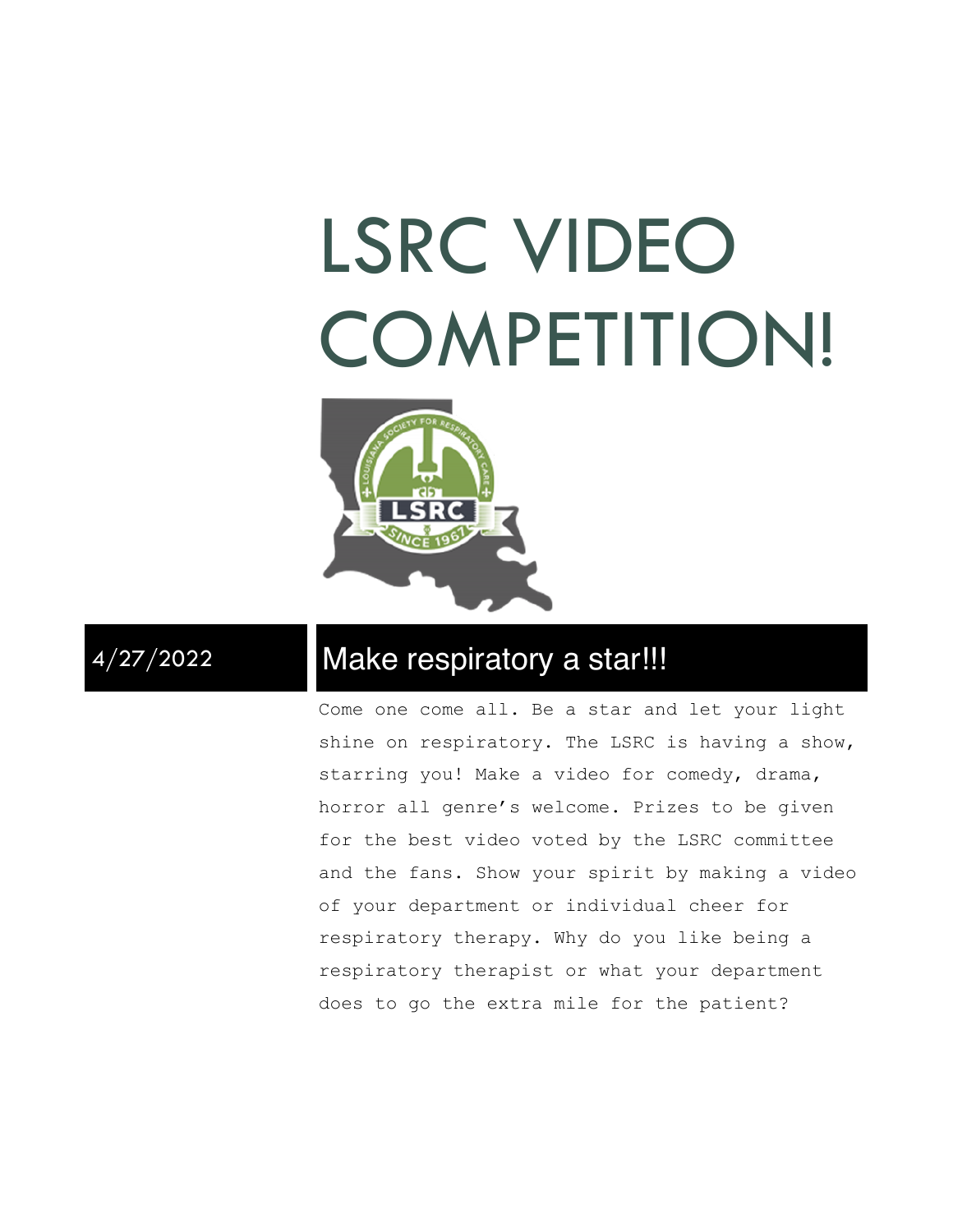## Lights, Camera, Action!! Let's make a video!

## **VIDEO CONTEST**

**All LSRC members can enter the video contest. Below are the rules and prizes. Let's promote your school, respiratory care department, respiratory care business…have fun, be creative, sit back and enjoy the show!**

## **PRIZES:**

**People's Choice (voted by attendees of LSRC Convention) 1St Place: One year free AARC membership (2022-2023) 2nd Place: Each winner will receive a gift certificate for one night stay at the Embassy Suites, Baton Rouge, anytime (excluding special events) 3rd Place: 2 complimentary guest passes to the LSRC Crawfish Boil (2023)**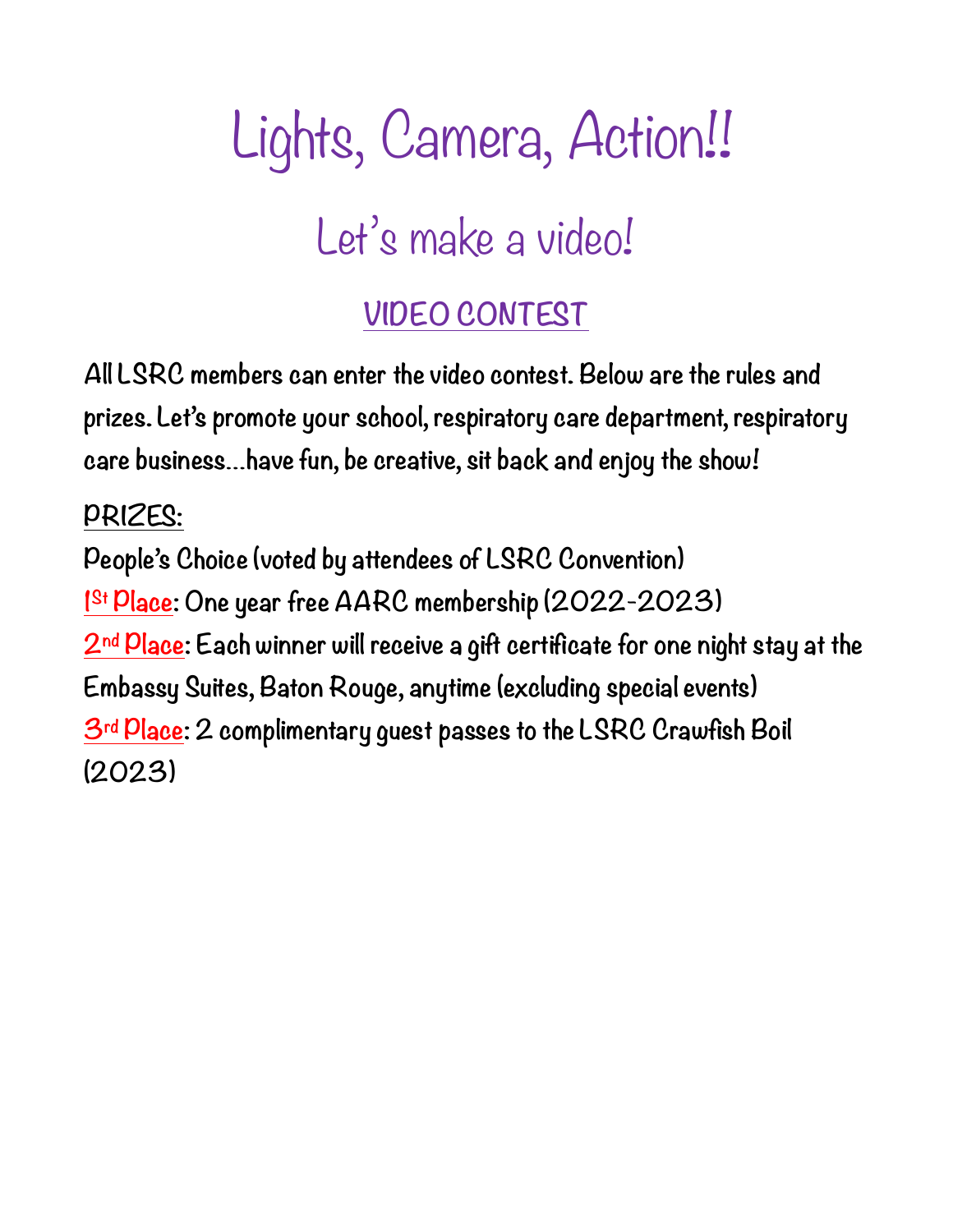### **Below are helpful hints and directions to submit your video:**

#### **YouTube Supported Video Format**

If you want to upload the videos you shot to YouTube, the first thing you need to know is what video formats YouTube support. Even though YouTube accepts a variety of video formats, there are still some video formats being booted out. Below are the best video formats supported by YouTube.

- MP4 (a multimedia container format standard specified as a part of MPEG-4)
- FLV (Flash Video, a kind of video format )
- AVI (Audio Video Interleaved, a kind of video format)
- MOV (the QuickTime multimedia file format)
- 3GP (a multimedia container format defined by the Third Generation Partnership Project for 3G UMTS multimedia services.)
- MKV (an free container format that holds an unlimited number of video, audio, picture, or subtitle tracks in one file)
- MPEG (the Moving Picture Experts Group, a kind of video format)
- WMV (Windows Media Video)
- SWF (Shockwave Flash)

#### **Note:**

1. It's stated by YouTube that MP4 is the best format to use. It provides better quality than FLV and is not as heavy as AVI. WMV HD format seems to lose its quality while 3GP and SWF resolutions are too small.

2. If your videos aren't in the compatible video formats? Don't worry. You can convert video to YouTube recognized video formats with the help of professional [video converter software](http://www.macxdvd.com/mac-video-converter-pro/).

#### **Make Video Format Best Suitable for Uploading to YouTube**

Actually, to know the YouTube supported video format for YouTube uploading is just the beginning. If you want to get the best uploading results on YouTube, you'd better to know the best settings for uploading to YouTube. Here's a summary of the audio and video specifications you will need if you want to learn the best video format for YouTube uploading.

- Best video format for YouTube: H.264, MPEG-2 or MPEG-4
- Aspect Ratio: Native aspect ratio without letterboxing (examples: 4:3, 16:9)
- Resolution: 640x360 (16:9) or 480x360 (4:3) recommended
- Audio format: MP3 or AAC preferred
- Frames per second: 30
- **Maximum length: 3 minutes**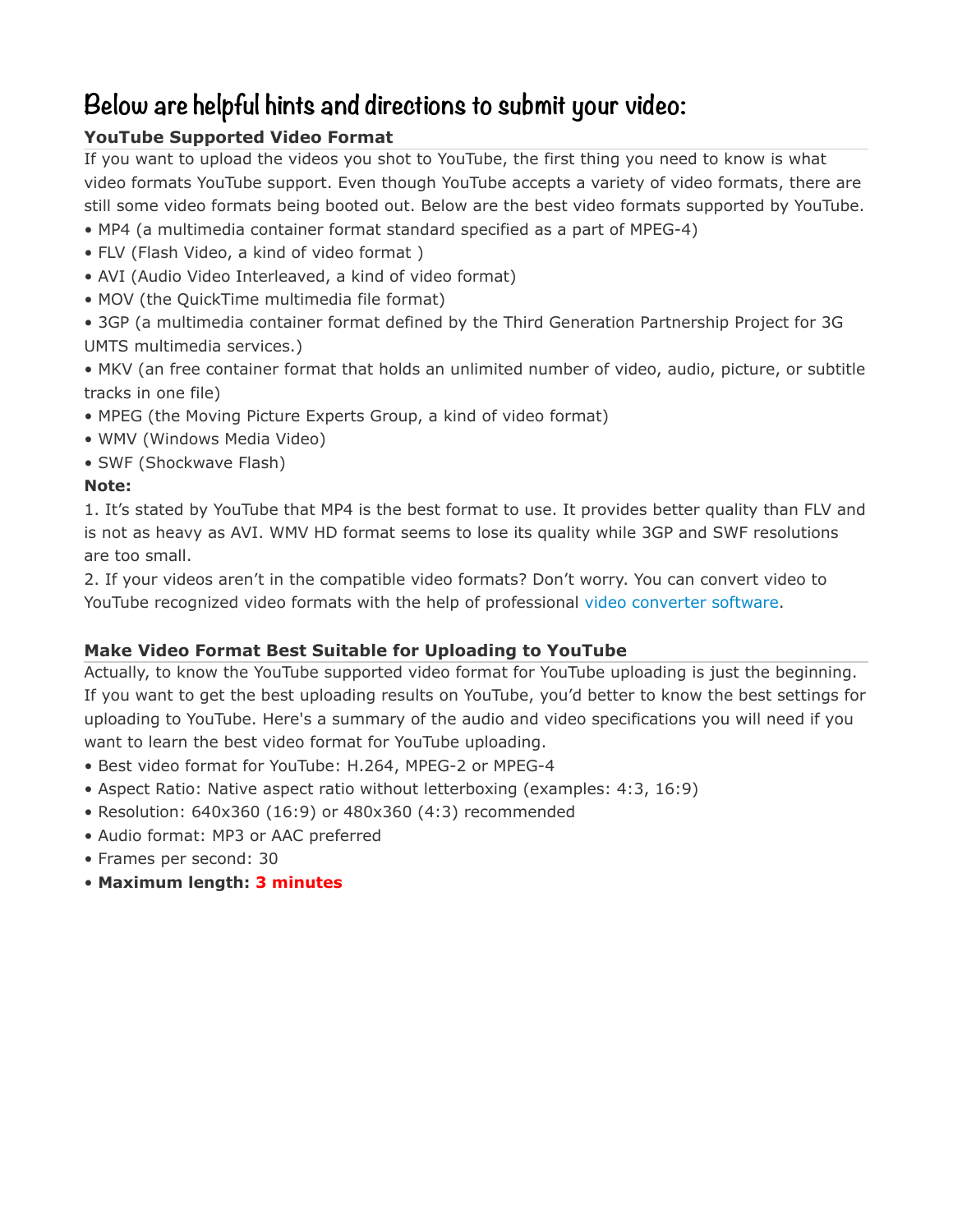#### **Dropbox instructions Sharing Folders**

Shared folders are great for groups of people to collaborate on a set of files. Any changes that are made to the files are automatically synced to everyone belonging to the shared folder.

There are several different ways to create a shared folder. You can create a shared folder from the file system by right-clicking on the folder and clicking "Share this folder". In the web interface you simply select a folder and choose, "Invite to folder". Lastly, you can click on the Sharing button in the left column of the web interface. You can either create a new folder or choose an existing one.

In each case you will be asked for the email address of the collaborates that you wish to invite to the folder. You can optionally enter a personal message that will display in the invitation email.

Keep in mind that shared folders use up everyone's individual storage quota.

#### **Linking Files**

You can create a shareable link to any file or folder in your Dropbox account. When a user receives the link they are presented with a nice interface.

Simply click "Get Link" in the context menu on the file system, browsers, or click on Link icon on mobile devices. This is a quick and easy way to share files with anyone. The great thing about this feature is that thay don't need to login to Dropbox to access the files or folders that you've shared with them.

#### **Dropbox for Teams**

If you have a groups of users that professionally collaborates on files, then Dropbox for Teams is a perfect solution. It allows groups of 5 or more to share a minimum of 1TB of storage.

### **Email – [LSRCvideocompetition@gmail.com](mailto:LSRCvideocompetition@gmail.com)**

### **Dropbox shared file - LSRCvideo**